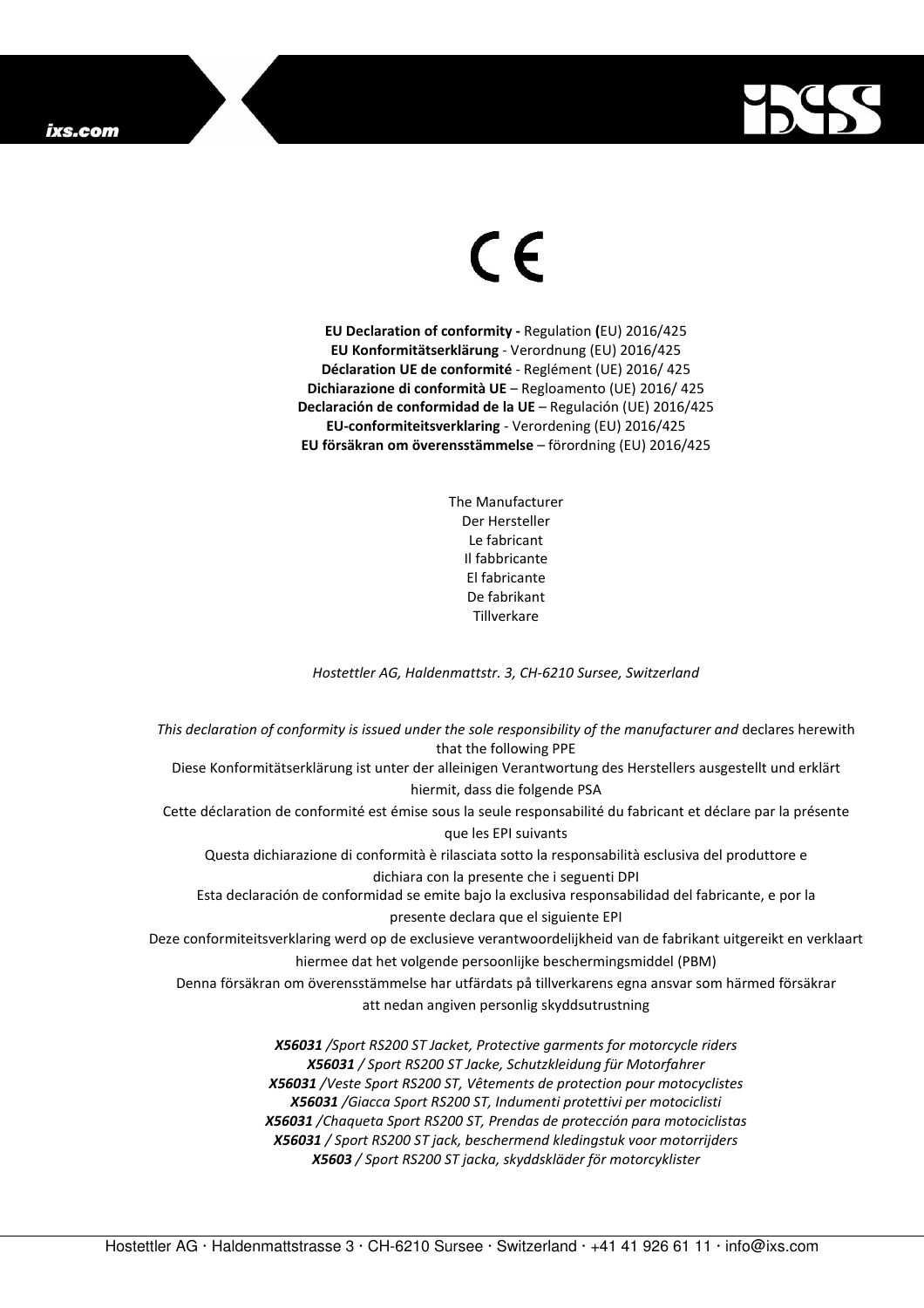



has undergone the EU-type examination conformity assessment procedure (Module B) performed by the Notified Body, IDIADA AUTOMOTIVE TECHNOLOGY, S.A. (OC.0164), P. I. L'ALBORNAR, E-43710 Santa Olivia (Tarragona – Spain), which has issued the EU Type Examination Certificate No. MT18070125.

And is compliant with the following Standard prEN17092-4:2018 (A)

## hat das EU-Baumusterprüfungs-Konformitätsbewertungsverfahren durchlaufen (Modul B) durchgeführt von der benannten Stelle, IDIADA AUTOMOTIVE TECHNOLOGY, S.A. (OC.0164), P. I. L'ALBORNAR, E-43710 Santa Olivia (Tarragona – Spanien), die die EU-Baumusterprüfbescheinigung Nr. MT MT18070125 ausgestellt hat.

und entspricht der folgenden Norm prEN17092-4:2018 (A)

a subi la procédure d'évaluation de la conformité pour l'examen de type UE (module B) réalisée par l'organisme notifié, IDIADA AUTOMOTIVE TECHNOLOGY, S.A. (OC.0164), P. I. L'ALBORNAR, E-43710 Santa Olivia (Tarragona – Espagne), qui a délivré le certificat d'examen de type UE n°. MT18070125.

Et est conforme à la norme suivante prEN17092-4:2018 (A)

è stato sottoposto alla procedura di valutazione della conformità dell'esame UE del tipo (modulo B) eseguita dall'organismo notificato, IDIADA AUTOMOTIVE TECHNOLOGY, S.A. (OC.0164), P. I. L'ALBORNAR, E-43710 Santa Olivia (Tarragona – Spagna), che ha rilasciato il certificato di esame UE del tipo n. MT18070125.

Ed è conforme alla seguente norma prEN17092-4:2018 (A)

ha sido sometido al procedimiento de evaluación de conformidad del examen de tipo UE (Módulo B) realizado por el organismo notificado, IDIADA AUTOMOTIVE TECHNOLOGY, S.A. (OC.0164), P. I. L'ALBORNAR, E-43710 Santa Olivia (Tarragona – España), que ha emitido el certificado de examen UE de tipo no. MT18070125.

Y cumple con el siguiente estándar prEN17092-4:2018 (A)

de EG-typekeuring-conformiteitsbeoordelingsprocedure doorlopen (module B) heeft,uitgevoerd door de aangemelde instantie IDIADA AUTOMOTIVE TECHNOLOGY, S.A. (OC.0164), P. I. L'ALBORNAR, E-43710 Santa Olivia (Tarragona – Spanje) die het certificaat van EG-typeonderzoek nr. MT18070125 afgegeven heeft,

en voldoet aan de volgende norm: prEN17092-4:2018 (A)